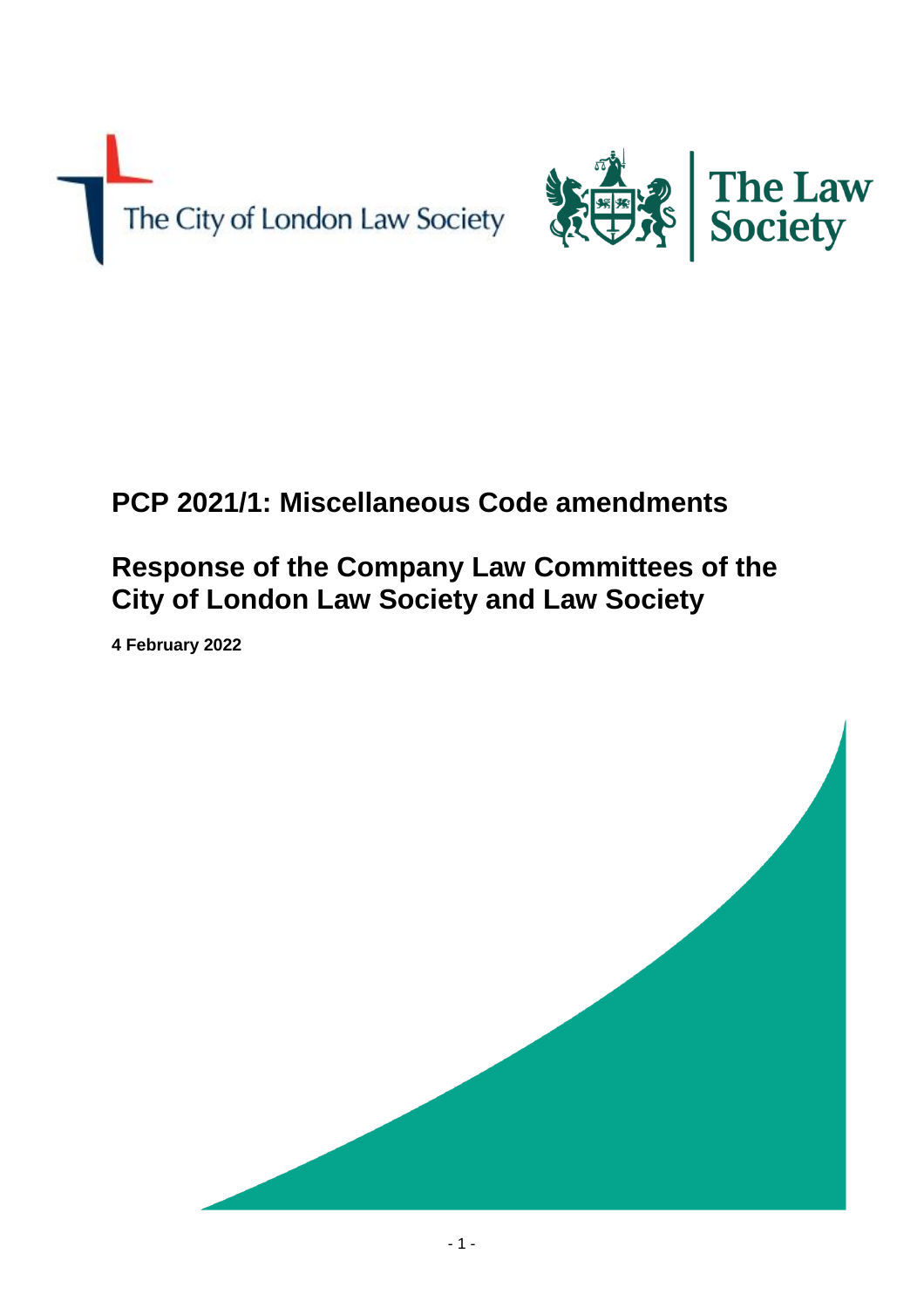#### **Introduction**

- 1. The views set out in this response have been prepared by a Joint Working Party of the Company Law Committees of the City of London Law Society (**CLLS**) and the Law Society of England and Wales (the **Law Society**).
- 2. The CLLS represents approximately 17,000 City lawyers through individual and corporate membership, including some of the largest international law firms in the world. These law firms advise a variety of clients from multinational companies and financial institutions to Government departments, often in relation to complex, multijurisdictional legal issues. The CLLS responds to a variety of consultations on issues of importance to its members through its 19 specialist committees.
- 3. The Law Society is the professional body for solicitors in England and Wales, representing over 170,000 registered legal practitioners. It represents the profession to Parliament, Government and regulatory bodies in both the domestic and European arena and has a public interest in the reform of the law.
- 4. The Joint Working Party is made up of senior and specialist corporate lawyers from both the CLLS and the Law Society who have a particular focus on issues relating to takeovers.

#### **FOR FURTHER INFORMATION PLEASE CONTACT:**

Chris Pearson (chris.pearson@nortonrosefulbright.com)

#### **Response**

#### **Q1 Should the Code be amended as proposed so as to require a publicly identified potential offeror to announce any minimum level, or particular form, of consideration it is obliged to offer to offeree company shareholders?**

- 5. It seems that any such disclosure will only be required in a relatively small minority of bids (particularly in the case of possible offer announcements that commence an offer period) and we have certain practical concerns about the proposed revisions to the Code, in particular in the context of leak announcements which may happen at a very preliminary stage in the process, when there is a significant uncertainty about whether an offer will be forthcoming at all (and, if so, on what terms) and when the bidder itself may not have full visibility on the interests and dealings of its concert parties and the value of an immediate announcement is therefore limited. This will impact on the obligations as to confidentiality and the operation of the "rule of 6" in the very early stages of a potential offer (see paragraph 7 below) and will present significant logistical challenges in gathering all concert party information prior to the first announcement (particularly if at the very early stages of an offer) which seem disproportionate and at odds with other key principles of the Code. Indeed, it is already common to see firm offer announcements which start an offer period to declare concert party interests not to be known.
- 6. Should the Panel decide to proceed with a formal requirement for bidders to disclose any obligations to offer a particular level or form of consideration, in our view this could be better dealt with by disclosure in the bidder's Opening Position Disclosure as this would alleviate some of the practical issues discussed below and strike a more appropriate balance between speed and clarity.
- 7. Should the Panel decide to proceed with the proposed requirement to include information in a leak announcement we would make the following observations in relation to revised R2.4:
	- Paragraph 2.23 of the PCP notes that the new requirement in  $R2.4(c)(iii)$  and (iv) is not intended to apply to unnamed potential bidders. However the wording of R2.4(c) refers to any announcement which commences an offer period. While such an announcement would typically require naming of potential bidders this would not be the case in the context of a formal sales process. While N3 on R2.4 cross refers to N2 on R2.6 in relation to formal sales processes, this only deals with naming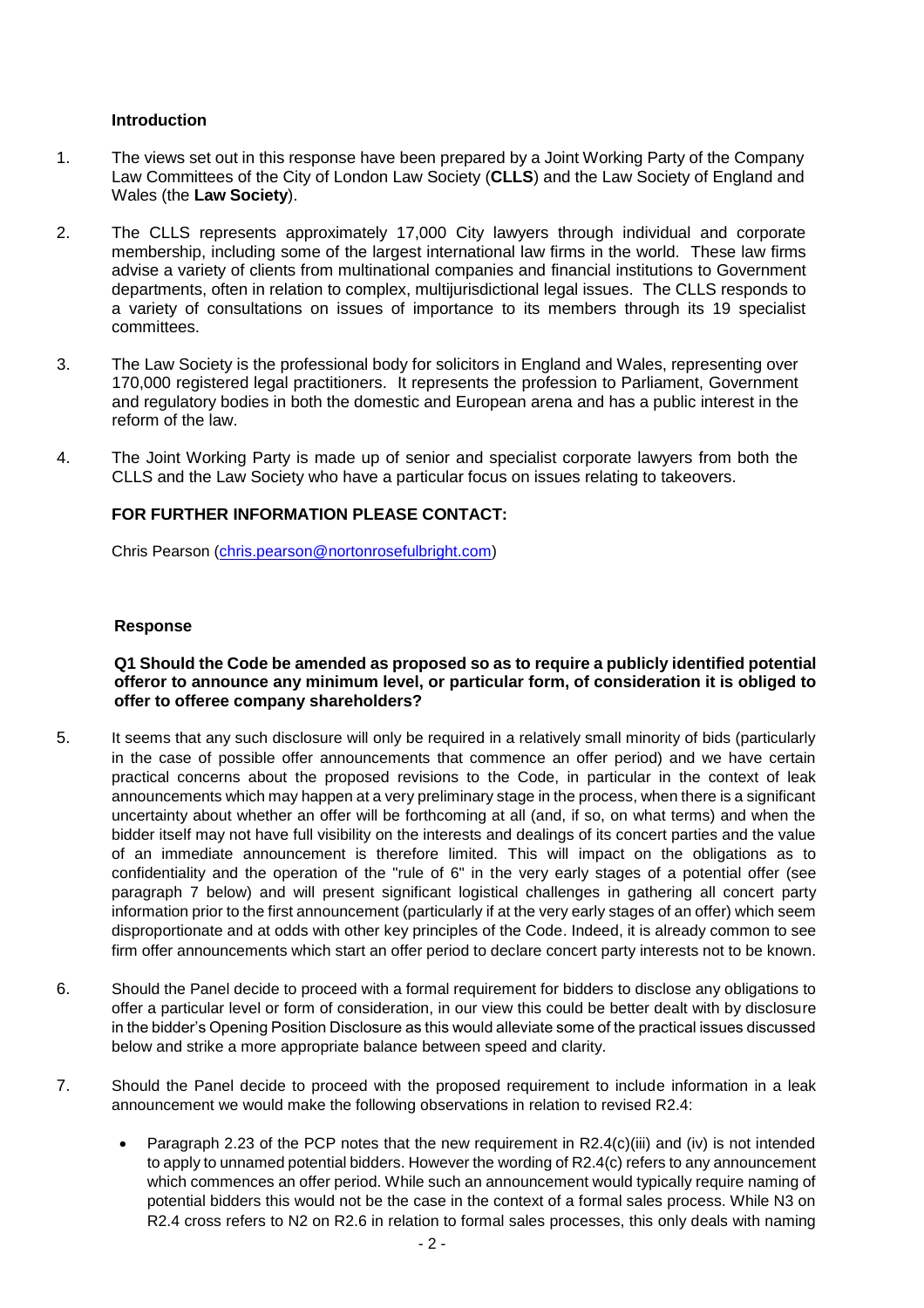and put up or shut up deadlines. We would suggest this is clarified either in the Notes on R2.4 or in N2 on R2.6.

- We assume that where an announcement commencing an offer period is made without the agreement or approval of a potential bidder, not only would the relevant bidder be required to make an announcement specifying the matters referred to in R2.4(c)(iii) and (iv) as soon as practicable, but the announcement by the target should also not include these items (as this is not information of which the target would be aware and where disclosure of inaccurate information could create false markets). It would be helpful if this could be clarified in N1.
- We assume that revised R2.4(c) would only require positive disclosure and would not require a negative statement to be made if there is no such obligation or arrangement but it would be helpful if this could be confirmed. Requiring a negative statement would be undesirable in our view given that in a significant majority of cases no positive disclosure would be necessary, such that requiring a negative statement would result in additional "boilerplate" disclosure.
- The PCP recognises that there may be circumstances where a debate is ongoing with the Panel about whether an obligation exists under R6 or R11 or about whether certain transactions should be disregarded. It may also be the case that a potential offeror is about to commence such a discussion when a relevant announcement obligation is triggered. If it is not possible for the issues in question to be resolved prior to announcement being made, we assume that it would need to be agreed on a case by case basis with the Panel what disclosure by the bidder it would be appropriate to include. This is likely to have an adverse impact on the ability of potential offerors to publish announcements at very short notice in response to rumour and speculation or untoward share price movements which would be to the detriment of the objectives of the parties to a potential offer being able to issue announcements promptly and ensuring the maintenance of an orderly market. These concerns would be alleviated to a large extent if disclosure were instead required in the bidder's Opening Position Disclosure as this would allow more time for such issues to be resolved before disclosure to the market is made.
- It would be helpful for the approach in N2 on R2.7 to be replicated in relation to R2.4, recognising that it is unlikely to be practicable (or indeed possible in light of the rule of six) for a bidder to have made enquiries of all of its concert parties prior to the announcement being made. Again, this issue would be alleviated if disclosure were instead required in the bidder's Opening Position Disclosure.
- We note that N6(b) and N6(c) on R8 have not been amended (although N2 on R2.4 which crossrefers to them has been deleted). This would mean that, in addition to any dealing arrangements with concert parties being disclosed in the leak announcement, such concert parties would also be required to make a separate announcement as soon as possible after commencement of the offer period. This would seem duplicative.
- 8. In relation to new R7.1, we note there seems to be some inconsistency between the final sentence of paragraph 2.26 of the PCP and the text of the revised note on that rule. We assume that the revised note reflects the correct position – i.e. that the application of the rule is limited to potential bidders (a) whose existence has been referred to in any announcement (whether publicly identified or not); or (b) which are participants in a formal sales process (regardless of whether they were a participant at the time at which the formal sales process was announced).

#### **Q2 Should a mandatory offeror, and any person acting in concert with it, be restricted from acquiring additional interests in shares in the offeree company in the 14 days up to and including: (a) the unconditional date; and (b) the expiry of an acceptance condition invocation notice?**

9. As a general rule, the Code does not restrict bidders from share buying but rather imposes consequences if they do so in certain circumstances. In our view, restrictions should only be imposed where this is necessary to address a clear mischief. In this context, we do not think that there is sufficient rationale for restricting mandatory bidders from share buying in the circumstances outlined in the PCP. Target company shareholders will be aware of the existing control position of the bidder and of the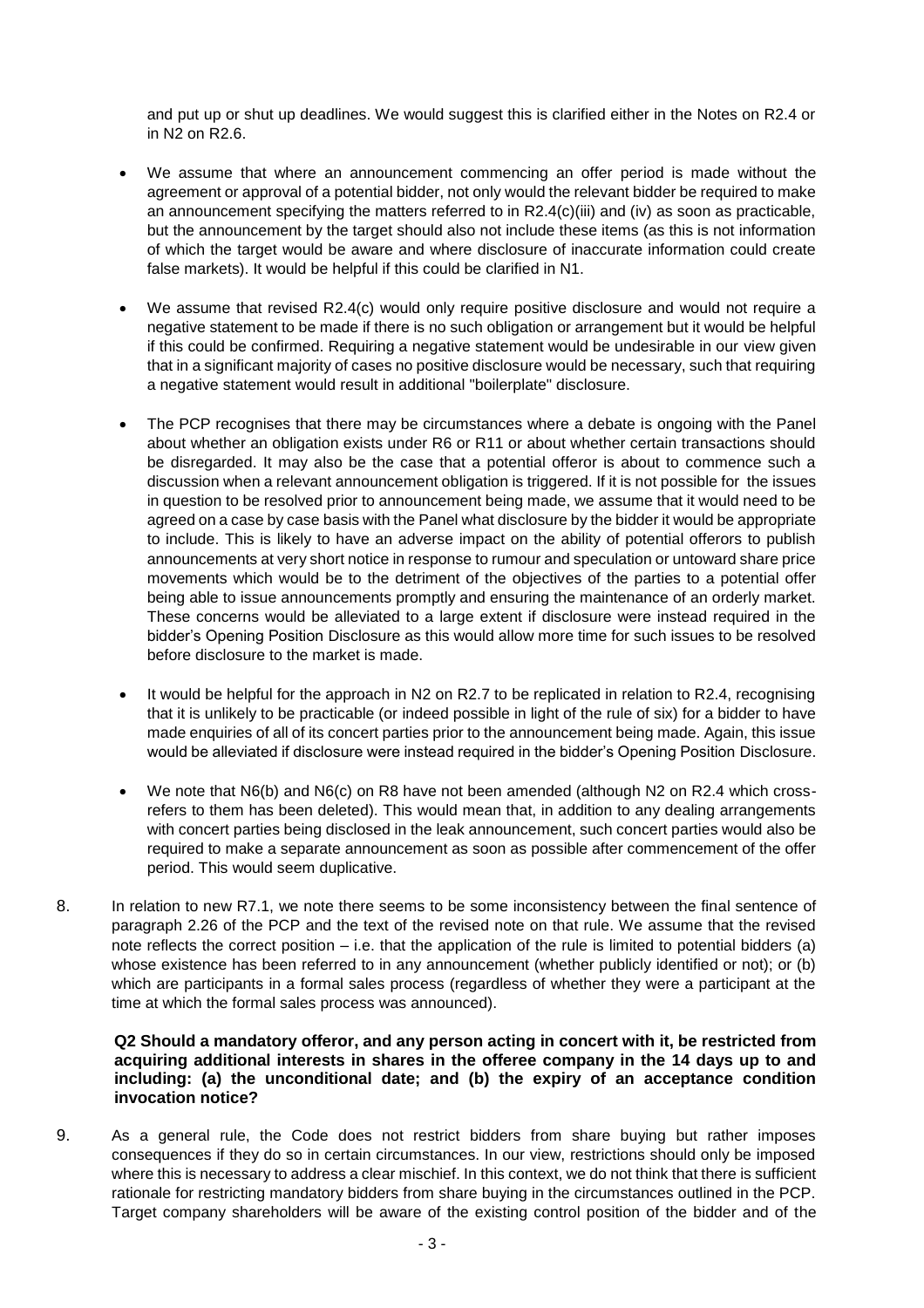possibility that this may increase in the period up to the closing date if market purchases can be made (particularly if the market price is below the offer price) and will be aware of any purchases by virtue of the market disclosures which need to be made. A bidder which ended up with less than 50% would need to make a further offer if it subsequently acquired a single additional share, would not have statutory control and the target would remain listed.

10. In the event that the Panel does proceed with the proposed changes, we would suggest a drafting amendment to R9.4. It would seem that R9.4(b) and (c) are referring to the same time period, and therefore it would arguably be clearer for the wording of the two limbs to be aligned – i.e. so that, rather than prohibiting a voluntary bidder from triggering R9 unless the offer "can remain open for acceptances for at least 14 days", R9.4(c) instead referred to a voluntary bidder not being permitted to trigger R9 in the 14 days up to and including the unconditional date or the expiry of an ACIN.

#### **Q3 Should the new Note 5 on Rule 9.5 be introduced as proposed in order to clarify the application of the "look-back period" for determining the minimum price of a mandatory offer?**

11. Yes – we agree with this proposal.

**Q4 Should the test in limb (b) of Note 8 on Rule 9.1 be deleted such that the test in limb (a) would become the sole test for determining whether a chain principle offer is required, other than in exceptional circumstances?**

12. We support the proposed deletion of limb (b) and welcome the move towards a more objective approach.

### **Q5 Should the threshold at which relative values would be considered to be "significant" for the purposes of the test currently set out in limb (a) of Note 8 on Rule 9.1 be reduced from 50% to 30%?**

- 13. In essence the chain principle is designed to avoid shareholders losing out because there is a bid for, or substantive change of shareholder ownership of, the parent company, Company B, which is really a disguised bid for the underlying Code-governed company, Company C.
- 14. The extension of the chain principle beyond situations where the Code company represents 50% of the value, is a major and we think unhelpful change of philosophy. There is no logic to a 30% of value test save to provide a windfall benefit to shareholders who invested never expecting one (and an unexpected and potentially very significant cost to the ultimate shareholders of the parent Company B, who will receive less value from a bidder than they are currently entitled to expect). This conceptual change intervenes too extensively in indirect ownership matters.
- 15. Overall, we do not think the case has been adequately made out for the threshold to be lowered. There is no need for there to be a parallel between this threshold and the 30% threshold in Rule 9. The two tests have no connection, as under the chain principle the percentage is to do with economic relevance, not control.
- 16. In this context, we would also note that (a) in the Hong Kong Code on Takeovers and Mergers, the chain principle refers to a higher threshold than the current UK provisions (relative values of 60% or more) when assessing significance; and (b) under the Australian regime (which includes provisions similar in principle to the chain principle, albeit structured in a slightly different manner), in line with the current UK regime, relative values of 50% or more are normally regarded as the threshold for determining whether acquisition of a downstream company is a significant purpose of an upstream acquisition.
- 17. Overall, given the complexity of the issues surrounding the impact of the chain principle and the different circumstances in which chain principle bids can arise for consideration, we question whether the proposed change achieves a sufficiently worthwhile policy objective.
- 18. As a separate point, we suggest that the opportunity should be taken to clarify the position in relation to intra group reorganisations. The Panel has consistently and helpfully taken the view that simple intra-